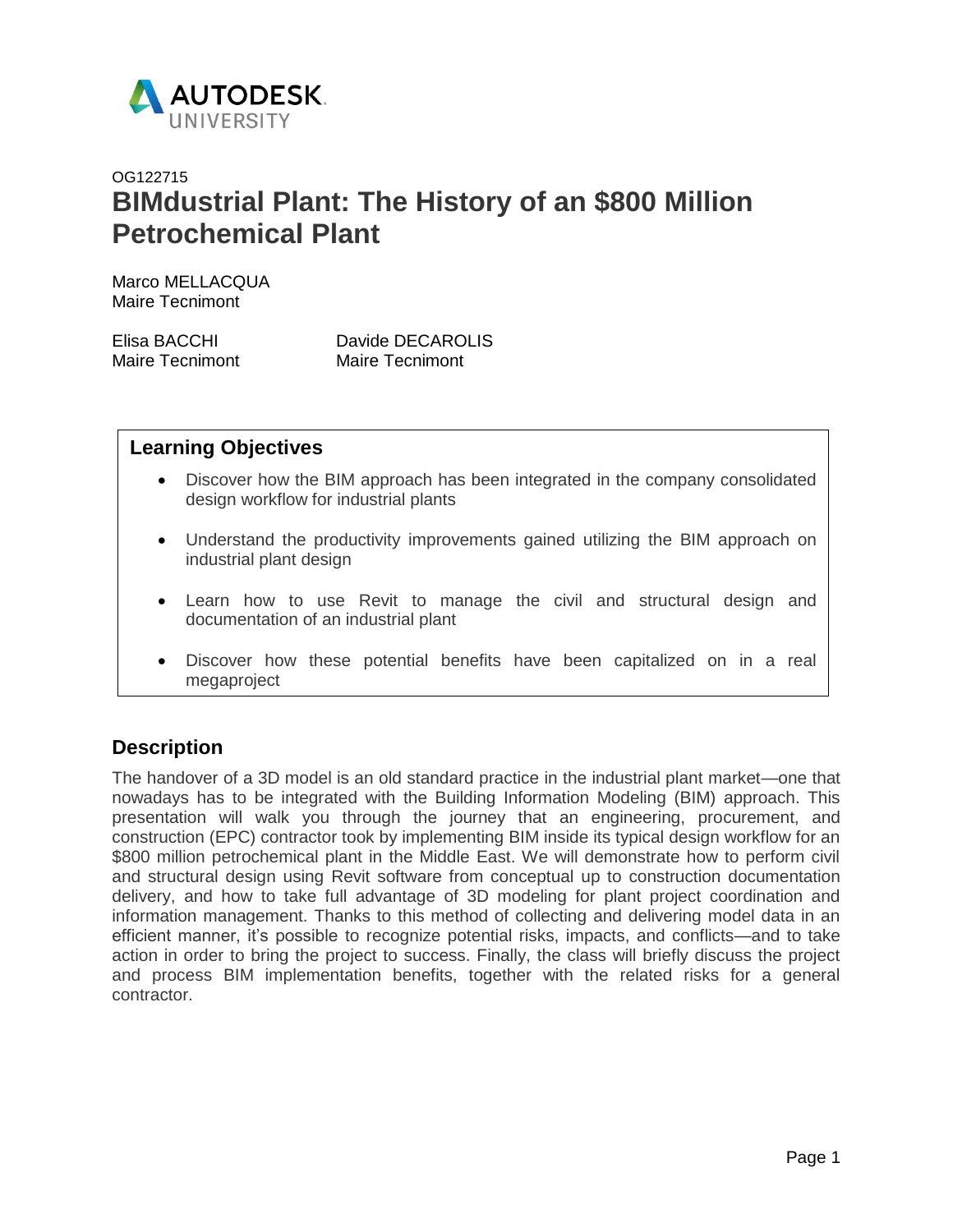

## **Speaker(s)**

[Marco MELLACQUA](https://autodeskuniversity.smarteventscloud.com/connect/speakerDetail.ww?PERSON_ID=D2AB81AC1D8642E39862703AFE9BF3BA&tclass=popup) Civil and Architectural Engineer - Maire Tecnimont

Marco is a Civil and Architectural Engineer at Maire Tecnimont a worldwide general contractor with a specific focus on the oil & gas, petrochemicals and fertilizer processing industries. He obtained his master's degree at Politecnico di Milano with thesis abroad on Building Information Modeling and Management at Northumbria University (UK). During the degree activities he collaborated to the research project, funded by the Italian Ministry of Economic Development, for setting up the Italian BIM construction database in order to push a radical innovation into the Italian construction sector. In the last years he is strongly involved in BIM methodology development, focusing on civil and structural workflows in the industrial plant design. [m.mellacqua@tecnimont.it](mailto:m.mellacqua@tecnimont.it)

[Elisa BA](https://autodeskuniversity.smarteventscloud.com/connect/speakerDetail.ww?PERSON_ID=04A3C5CA0312A0AE3E80CA721EE30EBA&tclass=popup)CCHI Civil and Architectural Group Leader - Maire Tecnimont

Starting as university researcher at Polytechnic of Milan in 1997, Elisa Bacchi took the specialization in Industrial Plant civil engineering since 2001, finalizing the main work experiences within Maire Tecnimont Group since 2006, a leading provider of Engineering & Construction, Technology & Licensing, and Energy Business Development & Ventures worldwide, with a specific focus on the oil & gas, power, petrochemicals and fertilizer processing industries. Working as technical engineer and project coordinator about civil and architectural design for some of largest Industrial Complex under Tecnimont Construction scope of work, she was appointed Civil Project Leader since 2010, and actually Civil and Architectural Group Leader since 2013. She is leading on Tecnimont BIM System Methodology Development since 2010.

[e.bacchi@tecnimont.it](mailto:e.bacchi@tecnimont.it)

[Davide DE](https://autodeskuniversity.smarteventscloud.com/connect/speakerDetail.ww?PERSON_ID=A43A62AEC003671B87450363E62FB9BD&tclass=popup)CAROLIS Civil and Architectural Engineer - Maire Tecnimont

Davide received his master's degree in Building Systems Engineering from the Politecnico di Bari, Italy. After spending one period working in a research project about innovative solution for energy efficiency in construction industry funded by the European community, he joined Maire Tecnimont Group (Oil and Gas and Petrochemicals International Player) in Milan as a civil and architectural engineer. Thanks to his aptitude for technology and innovation, he quickly became part of the BIM Development Group. Now he is involved daily in coordinating the structural modeling process and the related workflows for the ongoing projects of the Group. [d.decarolis@tecnimont.it](mailto:d.decarolis@tecnimont.it)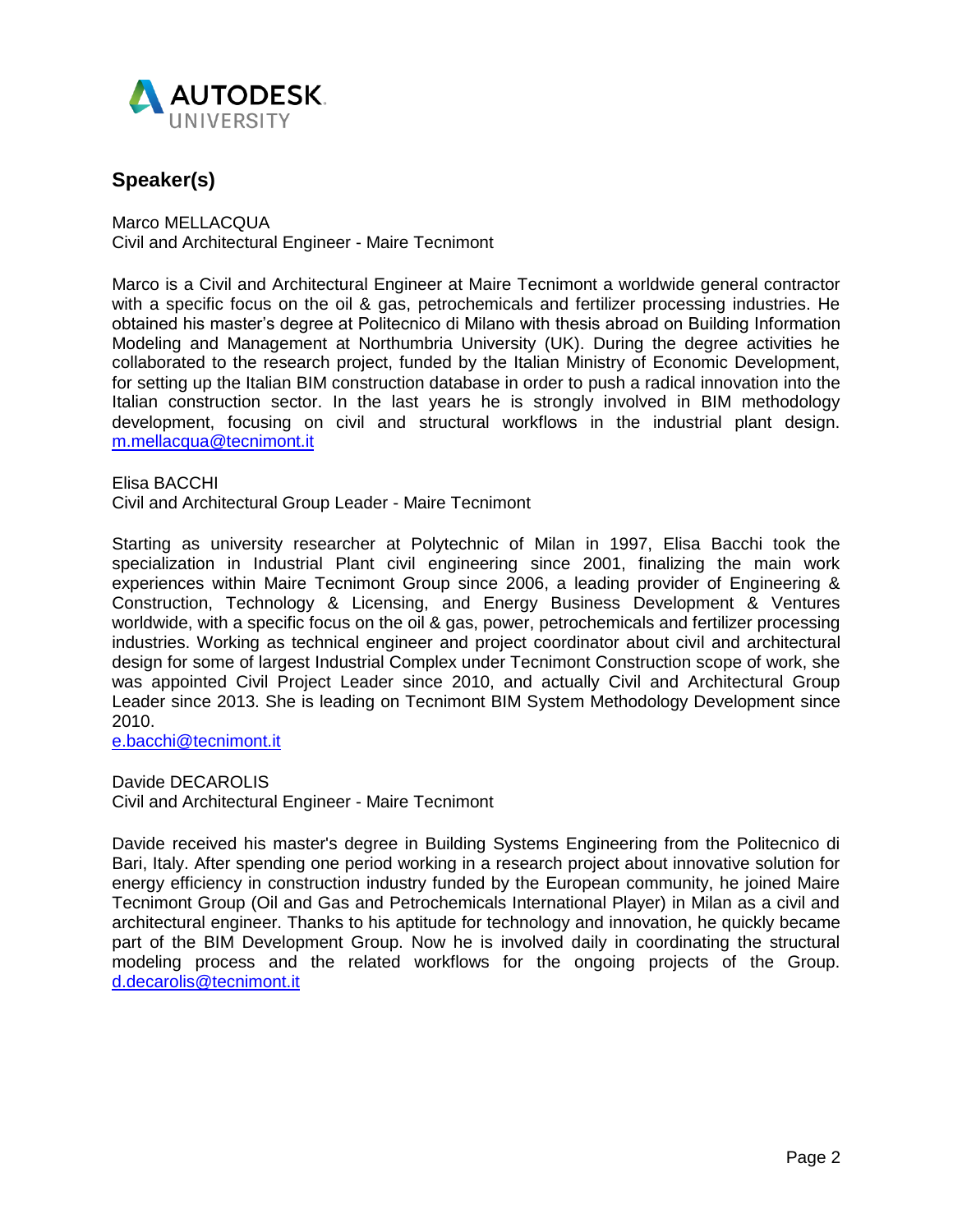

#### **Maire Tecnimont Group**

Maire Tecnimont is a multinational and multicultural Group comprising approximately 8,000 professionals in 50 operating companies in over 40 countries. Listed on the Milan Stock Exchange since 2007 and rooted in well-recognized Italian engineering brands, the Group is among the top-ranking worldwide players in our markets. We focus on our distinctive competences and technologies in the petrochemicals, oil & gas, fertilizer and power generation plants. We cover the entire value chain from end to end, delivering full EPC turnkey complex projects and offering a variable mix of services with high flexibility to maximize local content in every part of the world. Our vision is to be a world-class technology-driven, Engineering, Procurement and Construction Contractor. We want to make competence entrepreneurship and adaptiveness our key success factors.

#### **Standard Practice in Industrial Plant Market**

In the Industrial Plant market the handover of a 3D Model is a standard practice driven by contractual requirements. Specific guidelines are defined for the effective and uniform application of 3D Modeling to all Plant items together with the required software. Together with those guidelines are defined also the 3D Model Design Reviews in order to check the status and quality of the design, to manage inter-discipline interfaces and to support efficient and timely production of deliverables. Principally, the 3D Model Design Reviews facilitate and ensure cross-discipline:

- **Design status alignment**
- **Design coordination**
- **Consistency**
- **Good Working Practice**
- Consolidate layout with client

The EPC Contractor ensures the completeness of the model according to the typical milestone (30%, 60% and 90%).

In this scenario, due also to the contractual required software, Piping Department has always been [at the forefront,](http://context.reverso.net/traduzione/inglese-italiano/be+at+the+forefront) playing a primary role in handling and managing the 3D Model. Nowadays, thanks to technologies development and tool interoperability improvements, this practice needs to be integrated with the Building Information Modeling (BIM) approach, ensuring to all other discipline, especially Civil & Structural, to effectively cooperate in the Plant 3D Modeling.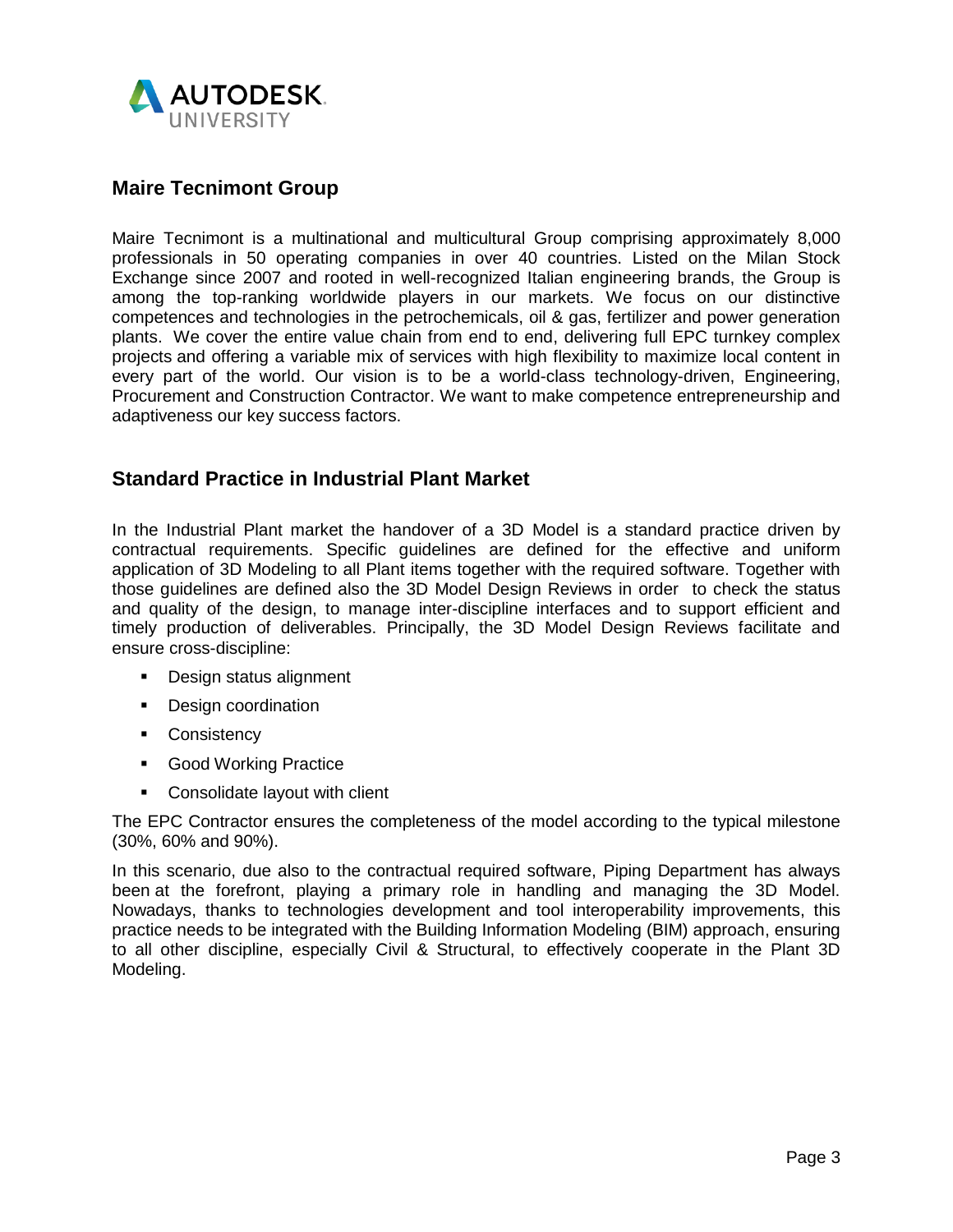

## **The BIM Challenge on a real Mega-Project**

The Maire Tecnimont Group, after a period spent in standardization and library development, decided to improve the overall Plant design process effectively integrating the BIM methodology. After a couple of early test on small projects the methodology has been fully integrated in a project for the realization of a Polyethylene Plant (HDPE/LLDPE) and a Polypropylene Plant (PP) on an EPC basis of the value of USD 895 million in Oman.

The main actor of this development has been the Civil & Structural Department that integrates Revit and Dynamo in the design process that previously was developed fully in 2D.



Petrochemical Plant

## **The BIM Team**

The success of the BIM implementation relies on the people involved in the project. On a mega project such as an Industrial Plant it is necessary to define properly roles and responsibilities in order to ensure the full control of the 3D Model and the related outputs. In this case history the collaboration is made harder by different time zones so a solid BIM Structure together with standards, work instructions and procedures have been the key of the success.



BIM Organizational Chart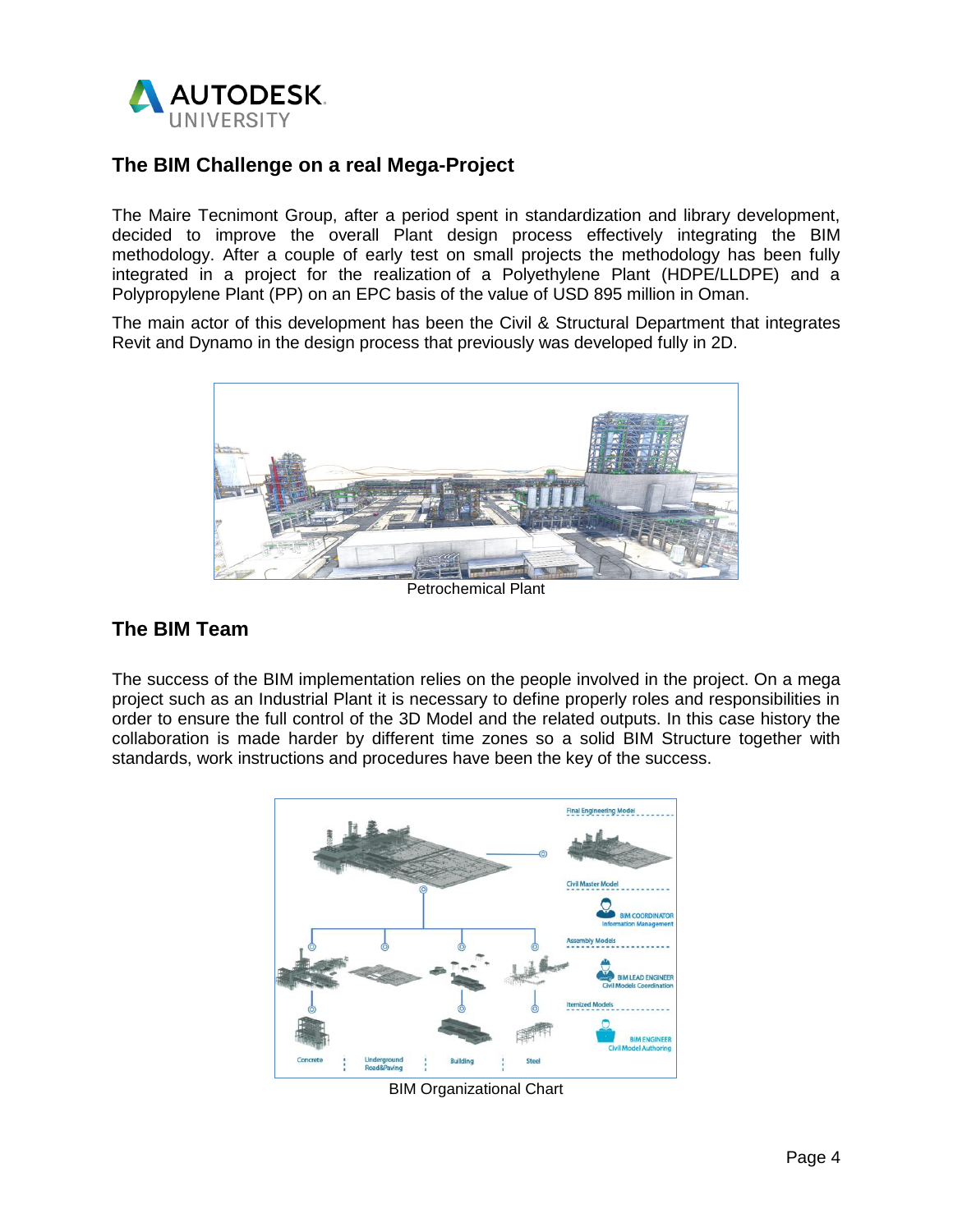

## **The Civil BIM Design**

The Civil Design for an Industrial Plant includes:

- **Geotechnical Design**
- **Concrete Design**
- **Steel Structure Design**
- **Architectural Design**
- **Underground Utilities Systems**
- Road & Paving

The tool used for the above mentioned activities are summarized below:

| <b>ENGINEERING ACTIVITY</b>   | <b>AUTHORING SOFTWARE</b> |
|-------------------------------|---------------------------|
| <b>Site Preparation</b>       | R                         |
| <b>Piling</b>                 | R                         |
| <b>Reinforcement Concrete</b> | R                         |
| <b>Underground Utilities</b>  | R                         |
| <b>Road &amp; Paving</b>      | R                         |
| <b>Steel Structure</b>        | <b>₩</b> Tekla            |
| <b>Architectural</b>          |                           |

BIM Tools

Each Civil Model born as a preliminary "dummy" model for populating the entire Plant 3D Model and check in early stage the layout consistency in order to spot challenges earlier. This allows the Project Team to make, in a 3D environment, the Plant Layout optimization in a timely and cost-effective manner. All the "dummy" models are then detailed following the planned engineering progress. From each Model are extracted Construction Drawings, MTOs and other Project Management deliverables such as "3D-Model Progress", "Engineering Status", etc.



Example of Civil Deliverables from Revit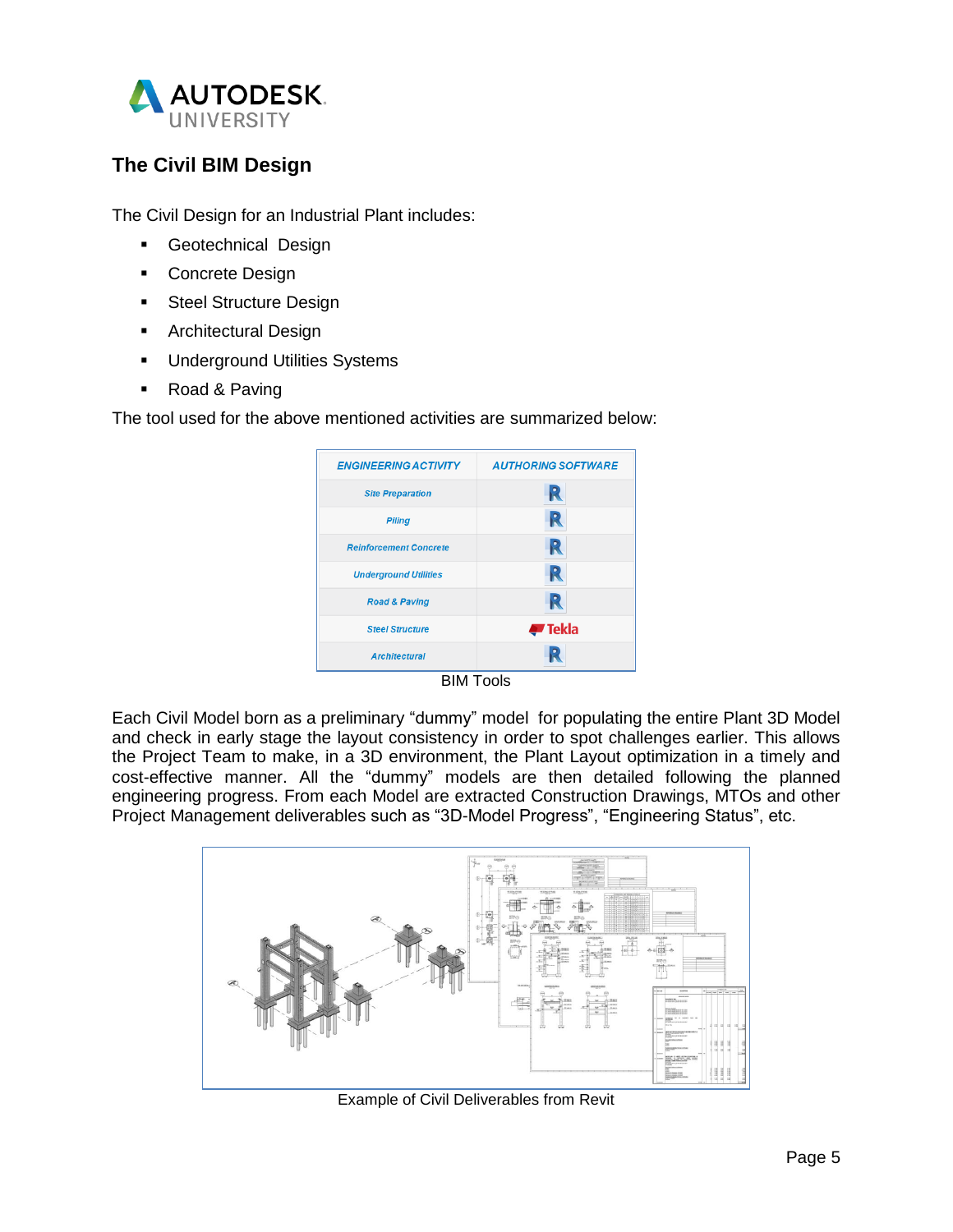

#### **Cross-discipline design coordination**

Plant Design asks to implement a methodology with the aim of transferring the entire civil modeled items with the relevant attributes to Intergraph Smart 3D (contractual model authoring software) allowing a comprehensive modeling of a project. Vehicle of information and geometry is the IFC format. This format can be converted and published as a reference into the Intergraph Smart 3D environment. Above ground clash detection is performed and regulated inside this environment. Instead for what concern below ground clash detection it is fully performed in Revit.

Navisworks is the chosen tool for design coordination also because it is the most common software to be used for Contractual 3D Model Reviews. The Plant 3D Model session is updated and shared on daily basis with the all team in order to access always the latest information. Navisworks is a powerful tool also to review and track visually data such as holds or engineering status of items.



Plant 3D Model involved disciplines